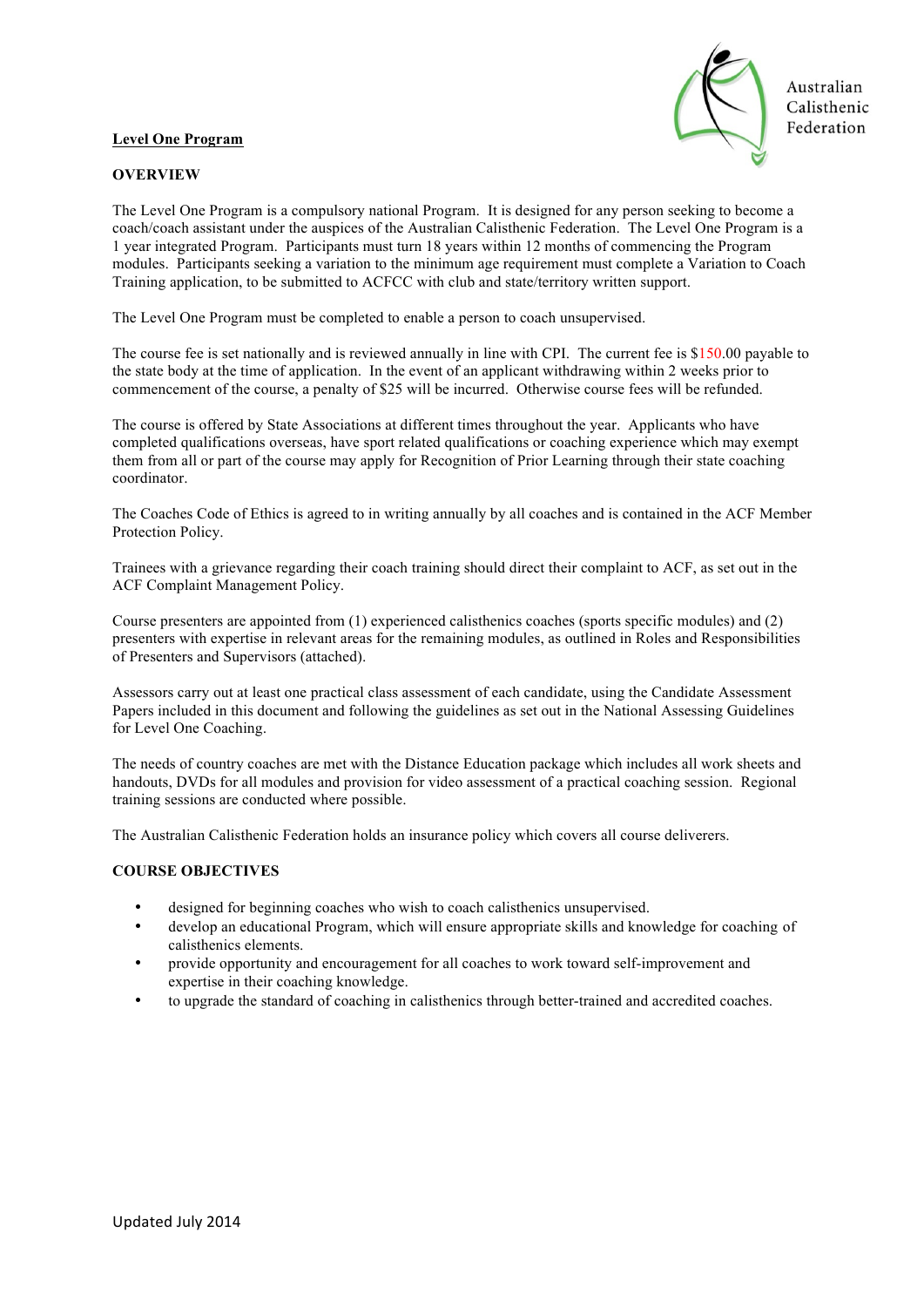# **COURSE LEARNING OUTCOMES**

A Level One calisthenic coach at the completion of the course will be able to:

- demonstrate understanding of technical knowledge of calisthenic elements
- demonstrate understanding of coaching skills appropriate to specific levels of ability and age
- ensure a safe environment for the development of calisthenic skills
- structure Programs for calisthenic elements, including appropriate warm up and stretching routines
- have a clear knowledge of the requirements and limitations of each specific area of calisthenics
- understand the role of the coach and demonstrate knowledge of appropriate communication techniques
- demonstrate understanding of safe calisthenic practices
- apply the basic biomechanical, physiological and behavioural sciences necessary for beginning levels of coaching
- understand responsibilitiesand have some knowledge of administrative procedures

# **COURSE REQUIREMENTS AND REGULATIONS**

## **a) Enrolment Prerequisites**

All coaches seeking Level One accreditation must:

- turn 18 years of age within 12 months of commencing the modules
- have successfully completed the Cadet Program
- have Grade Two calisthenic skills
- be actively involved in coaching at club level
- be registered as a full financial member of the relevant State coaching body
- have a current first aid qualification according to established criteria

### **b) Compulsory Texts**

- Technical Guide CD
- Banned and Dangerous Movements Video, ACF

### **c) Attendance Requirements**

- 100% attendance required
- candidates must complete all modules satisfactorily

### **d) Fees**

• course fee set nationally and reviewed annually

# **e) References**

- Technical Guide CD
- You're the Coach
- Principles and Problems of Coaching
- Beginning Coaching
- Coaching Kids
- Banned and Dangerous Movements Video

### **f) Candidate Assessment**

- Participants must attend, actively participate and complete all modules successfully (see Guidelines for Presenters and Supervisors
- 40 hours demonstrated and verified practical coaching with at least one coaching session assessed according to the Candidate Assessment Paper
- complete all course requirements within 12 months of commencing the course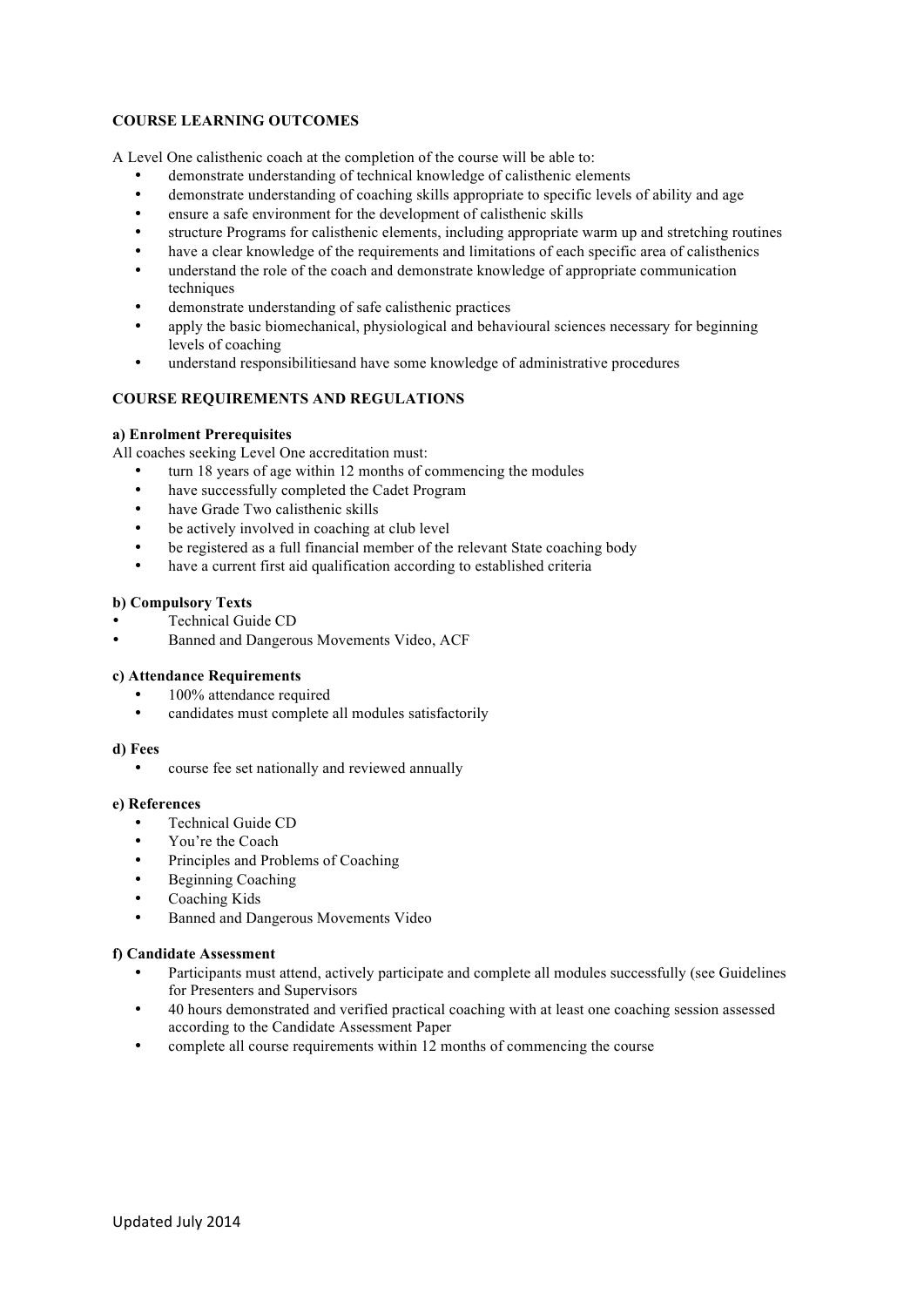## **g) Course Delivery**

- overseen and delivered by State bodies
- presented by ACF approved lecturer/supervisor/personnel
- power point presentations developed for some modules, presenters can choose to use these or not
- changes to course content/requirements distributed by ACFCC registrar to State coaching coordinators
- developed and revised by the ACF Coaching Committee under the direction of the ACF

## **h) Venue**

- Minimum requirements:
	- o flat free space
		- o appropriate working surface
		- o appropriate audio-visual equipment

The training program is conducted in the one area and there are no other requirements.

### **i) Records**

- training records are maintained by State bodies
- completed training records are held by states and nationally by ACFCC registrar as per the ASC registration format

### **j) Post Course**

- candidates must complete 40 hours supervised practical coaching
- each candidate must maintain records of practical coaching experience
- hours are to be verified through State and club records
- Level One accreditation is recognised once all course requirements are fulfilled and paperwork is completed

# **PROGRAM FOR ACCREDITATION UPDATING**

Coaches must achieve a total of 24 update points in each 4 year period following Level One accreditation.

Optional updating seminar programs are to be organised by each state body — some suggestions to be considered for inclusion:

- updating of rules, banned movements, adjudication requirements.
- first aid upgrading or updating
- specialist seminars on calisthenic elements (participation and coaching methodology)
- nutrition
- attendance or participation in national championships